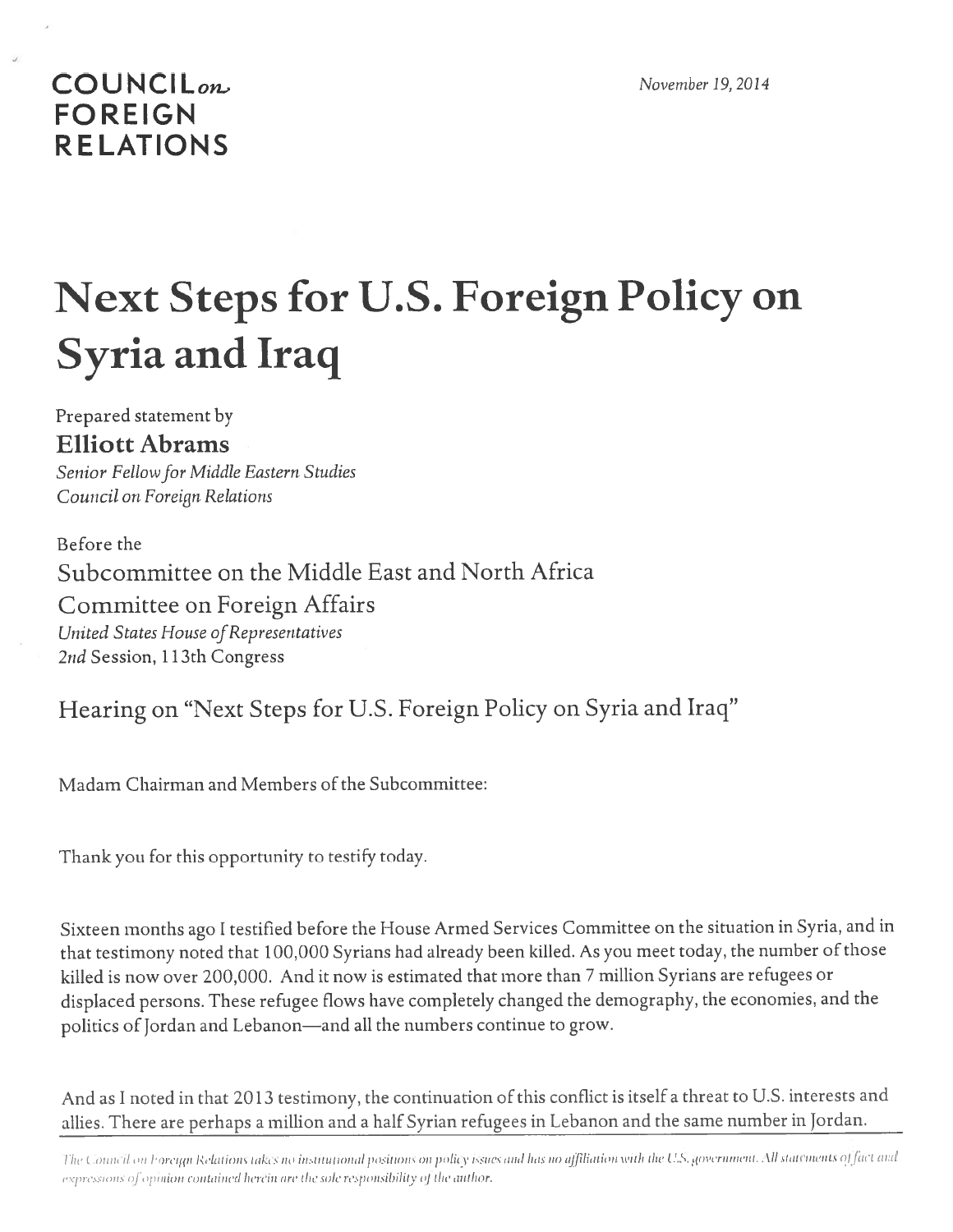Neither country has the capacity to deal with them. The Kingdom of Jordan is one of our key allies in the Middle East and stability there should be <sup>a</sup> prime concern of ours. As the conflict continues and more and more jihadis arrive in Syria, we must also wonder about their role in Lebanon and along the Syrian-Israeli border. Their growing presence in the area is another serious threat.

The purpose of this hearing is not to cry over spilt milk but to ask what we do next. In my view, we should have three goals: to alleviate the humanitarian situation and help friendly countries deal with the refugee crisis; to preven<sup>t</sup> an Iranian victory in Syria that would be <sup>a</sup> grea<sup>t</sup> blow to American interests; and to strike devastating blows at the Islamic State.

All of us share that goal of defeating the Islamic State, or to use the tougher term the President once used, destroying it. But I do not think we have <sup>a</sup> strategy in place today that can achieve that goal.

Why not? Because we have no sensible Syria strategy. And our strategy in Iraq is comprehensible but unlikely to succeed—in par<sup>t</sup> because there is now one Syria/Iraq military theater, ISIS having obliterated the border. If we have no Syria policy, we have no realistic ISIS policy.

Let me begin with Iraq. The question is who will fight ISIS. Our answer appears to be that <sup>a</sup> combination of the Iraqi army, Sunni tribes, and the Kurdish Pesh Merga will fight and defeat ISIS—with our help. As of today, that strategy is not ye<sup>t</sup> working. One reason is that we have been slow to commit the forces we are likely to need, sending <sup>a</sup> few hundred, then <sup>a</sup> total of 1500, then <sup>1500</sup> more. If we need exactly 3,000 advisers and no more, I am glad we will have them; but I wonder if that is really the right number. If it is not, let's commit to the number we need now rather than in <sup>a</sup> drawn-out series of announcements that assure we will always have too few forces in theater. Moreover, though we have watched the Pesh Merga have grea<sup>t</sup> difficulty dealing with IS IS, we continue to deny those forces the military aid they seek. That will surely not work. If our goal is to limit Iranian influence and defeat ISIS, strengthening the Pesh Merga seems like <sup>a</sup> logical step. We should take it.

Last week a key Kurdish official, Mansour Barzani of the Kurdish national security council, said this in an interview about military aid:

"We have told the international forces that there is <sup>a</sup> continuous need to supply the Peshmerga forces with sophisticated arms in order to repel the [ISIS] enemies and defeat them as quickly as possible. The arms that the Peshmerga have today are the old arms that came from the former Iraqi army," he told Asharq Al-Awsat.

"As for the military assistance that reached the Kurdish region, this comprises medium weaponry and ammunition. The only heavy weaponry that we have ye<sup>t</sup> received is some anti-tank missiles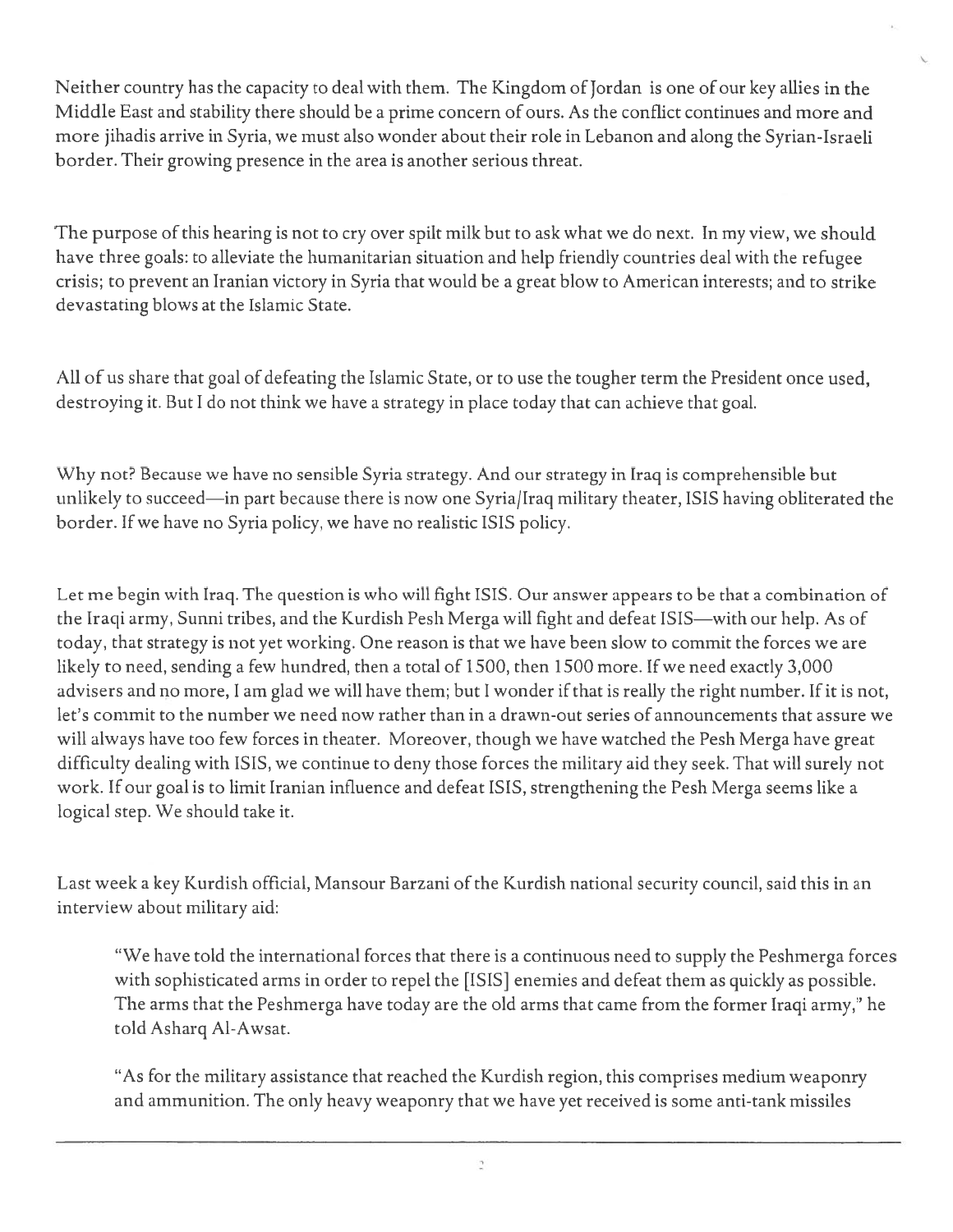supplied by Germany. So the Kurdish region has ye<sup>t</sup> to receive any other weapons that will allow us to change the balance of power on the ground in favor of the Peshmerga," he added.

Barzani particularly criticized Iraqi military assistance to Kurdish forces, which he said was practically non-existent.

"Baghdad should have provided far more [military assistance] than it has. Baghdad should have provided the Peshmerga forces with sophisticated weaponry . . .But we have seen nothing like this," he said.

He added that the western states who have pledged military assistance to the Peshmerga have ye<sup>t</sup> to meet these promises, calling on the international community to do more as ISIS "is not waiting for us to be armed to attack us." [http://www.aawsat.net/2014/l l/article55338237]

As to the Sunni tribes, we appear to be waiting for the governmen<sup>t</sup> in Baghdad to arm them. A couple of weeks ago Gen. Dempsey was quoted as saying, after <sup>a</sup> massacre of Sunnis in Anbar province, that "we need to expand the train, advise and assist mission into ... Anbar province. But the precondition for that is that the governmen<sup>t</sup> of Iraq is willing to arm the tribes." [http://english.alarabiya.net/en/News/middle east/2014/10/31/Iraq-s-top-Shiite-calls-on-Baghdad-to-help-Sunni-tribes-after-killings.html] We may wait <sup>a</sup> long time to see that happen, and meanwhile ISIS can gain additional victories.

We should step back for <sup>a</sup> moment and see how our overall policies may appear from the Sunni perspective. In Syria, which <sup>I</sup> will come back to shortly, we've watched 200,000 mostly Sunnis killed, and watched continuing criminal attacks against the Sunni civilian population using artillery and so-called barrel bombs, and done almost nothing. We backed away from our own red line when chemical warfare was used against Sunni civilians there. It appears that we and other Western governments will be arming the Kurds before we will be arming the Sunnis in Iraq. We bombed near Kobani in Syria to save Kurds. We acted to save the Yazidis in Iraq, but not the Sunnis there or in Syria. We may be about to conclude our negotiation with Iran over nuclear weapons. The President just sent <sup>a</sup> letter to the Ayatollah Khamenei in which he "sought to assuage Iran's concerns about the future of its close ally, President Bashar al-Assad of Syria," according to The Wall Street Journal. The Journal says the letter "states that the U.S.'s military operations inside Syria aren't targeted at Mr. Assad or his security forces." What are Sunnis to make of that, when Assad continues to kill Sunni civilians every single day? [http://online.wsj.com/articles/obama-wrote-secret-letter-to-iranskharnenei-about-fighting-islamic-state- 1415295291]

We all want to defeat and destroy ISIS. But recruiting for ISIS continues, on the basis that Sunnis are threatened and must be defended. To young Sunni males from Europe, the Middle East, Asia, and even the United States, this will continue to be an attractive argumen<sup>t</sup> unless we can defeat ISIS ideologically as well as militarily. Today, our policies can too easily be depicted by ISIS propaganda as indifferent or hostile to Sunnis and indeed as seeking an accommodation with Shia forces and with Iran.

3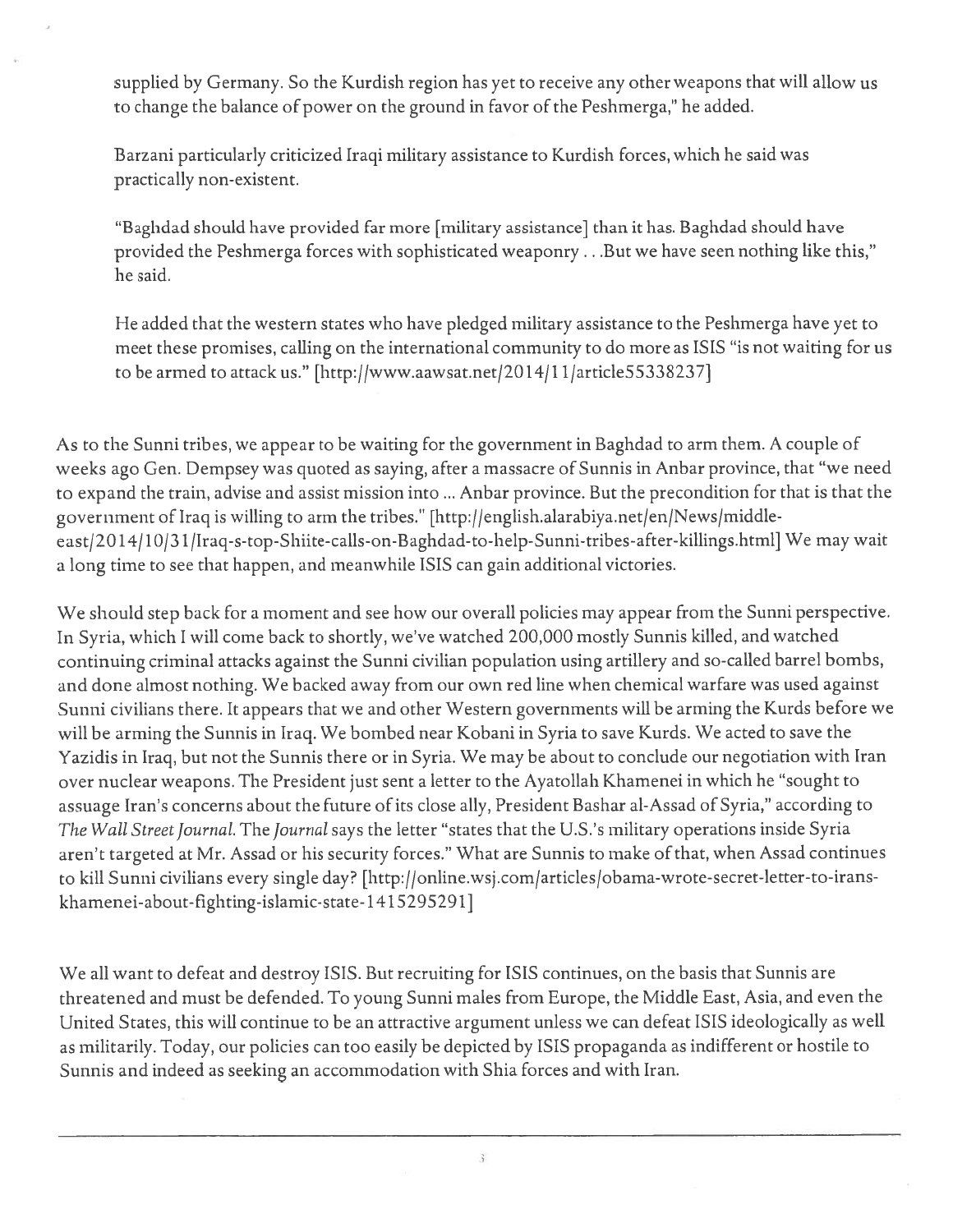It is in that context that <sup>I</sup> turn to Syria. In Syria, we have no answer at all to the question who will fight ISIS—unless our answer is the Assad regime and its Iranian and Hezbollah supporters. Our plans for helping turn the rebels into <sup>a</sup> more effective fighting force have been extremely slow to develop. As you know, that step was urged several years ago by Secretary Clinton and CIA Director and later Secretary of Defense Panetta, and then over <sup>a</sup> year ago by Secretary Kerry. Unfortunately their good advice was rejected by the President, so we are way behind now and the programs are unfolding very slowly-- to be kind. If you detect <sup>a</sup> note of urgency in how the administration is handling this question, I do not.

Instead we appear to be falling into <sup>a</sup> Sort of alliance with Iran and with the Assad regime. But it is the vicious brutality and the war crimes of that regime against the 75% of Syrians who are Sunnis that largely created ISIS, which then grew with grea<sup>t</sup> speed and moved also into Iraq.

In my view <sup>a</sup> Syria policy that relies on Iran, Hezbollah, and the Assad regime cannot succeed. And if we have no realistic Syria strategy, we have no realistic Iraq strategy, because ISIS will just move <sup>a</sup> bit west into Syria to rest and recruit and rearm.

Let me cite here the words of Ambassador Fred Hof, now at the Atlantic Council but from 2009 to 2012 <sup>a</sup> key Obama administration official handling Syria policy. Like former ambassador Robert Ford, the other key official handling Syria policy, Hofresigned when he could no longer really defend the policy. Here's par<sup>t</sup> ofwhat he wrote last week:

At Andrews Joint Base on March 14, 2014 President Barack Obama told visiting uniformed defense chiefs that <sup>a</sup> key aspec<sup>t</sup> of destroying the Islamic State in Iraq and al-Sham (ISIS, also known as ISIL and the Islamic State) would be the promotion of moderate, legitimate governance inside Syria; governance that would ultimately be extended to all Syrians. On November 7, 2014 the White House published its strategy for "degrading and ultimately defeating ISIL:" nine lines of effort to that end. Which of the nine addressed the all-important element of moderate, legitimate governance in Syria? None. What is going on here?  $[...]$ 

It is understandable that the United States and the coalition it has assembled have as the near-term top military priority the slowing and reversal of ISIS military momentum in Iraq. Yet something else seems to be unfolding: the virtual erasure of Syria from the equation, and less than <sup>a</sup> month after President Obama assured coalition defense chiefs that he fully understood the centrality of good governance in Syria to the destruction of ISIS. Indeed, the White House press statement introducing the November <sup>7</sup> fact sheet on strategy avoids mentioning Syria altogether. [....]

The Assad regime cannot—short of its voluntary departure—be part of the legitimate governance answer in Syria. Its application of war crimes and crimes against humanity—all administered with <sup>a</sup> strong sectarian flavor—made central and eastern Syria fertile ground for ISIS and its foreign fighters. It works in tandem with ISIS to terrorize Syrians and erase the nationalist opposition.

4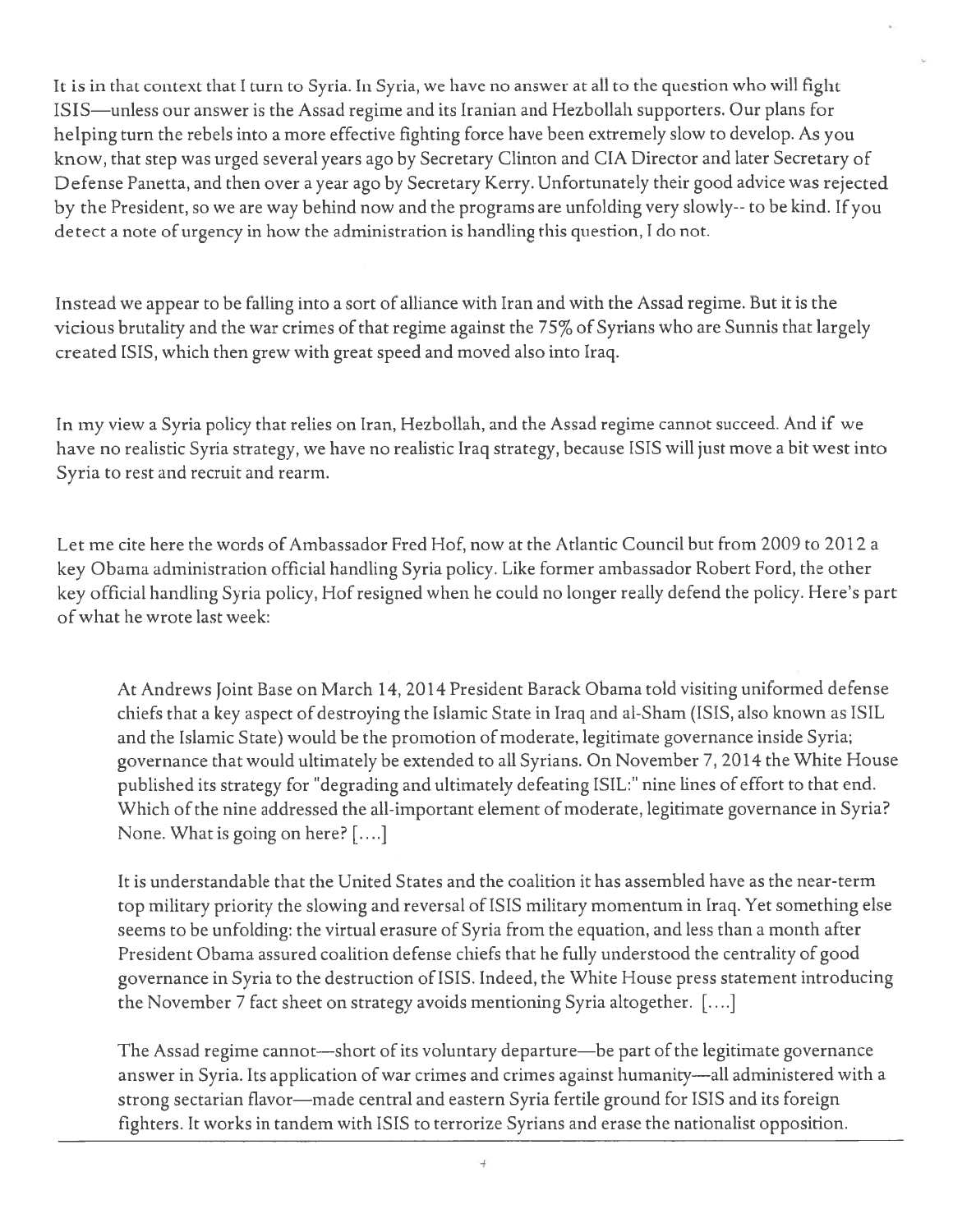If the fact sheet of November 7, 2014 truly reflects the administration's strategy to combat ISIS, it is missing <sup>a</sup> major <sup>p</sup>iece: Syria. Until that <sup>p</sup>iece is covered in <sup>a</sup> way that addresses reality in Syria, the overall strategy itself will inevitably fall short of the goal of"degrading and ultimately defeating ISIS." [November 12, 2014, "Countering ISIS: Obama Administration Strategy" by Frederic C. Hof, http://www.atlanticcouncil.org/blogs/menasource/countering-isis-obama-administration-strategy]

I agree fully with this analysis.

<sup>I</sup> would add that such <sup>a</sup> policy will be seen by everyone in the region as <sup>a</sup> defeat of the United States by Iran. On one side, Iran, Hezbollah, and Russia suppor<sup>t</sup> Assad; on the other, the United States, EU, and our Sunni Arab friends from the Gulf say he must go. Does it matter who wins? Yes—because around the world but especially in the Middle East allies and enemies will judge the power, influence, and willpower ofthe United States and our friends in no small par<sup>t</sup> by the outcome of this conflict.

Should the Assad regime be replaced by <sup>a</sup> Sunni regime oriented toward Syria's Sunni neighbors, this will be <sup>a</sup> huge defeat for Russia, Iran, and Hezbollah. Involvement in Syria is already arousing discontent among Lebanon's populace, including Shia who wonder why their sons are dying for Bashar al-Assad, and <sup>a</sup> defeat in Syria will undermine Hezbollah inside Lebanon. Its power has been rising there for decades; now, <sup>a</sup> turning point might be reached and it might start declining. Given Hezbollah's <sup>g</sup>lobal reach as <sup>a</sup> terrorist group, that's very much in our interest.

Similarly and even more importantly, the unceasing rise of Iranian power in the region would be seen to have been stopped if the Assad regime falls. Iran's influence has been viewed as growing steadily— partly due to the demise of <sup>a</sup> hostile Sunni regime in Iraq (at America's hands) and to growing Iranian influence there; partly to Iran's perceived role in <sup>p</sup>laces like Bahrain, Saudi Arabia's Eastern Province, and most recently in Yemen; partly to Iran's steadily advancing nuclear program; and partly to the sense that America, the overwhelming power in the Middle East since World War II, lacked the desire or ability to stop Iran. If we defeat Iran in Syria, all this is changed and what King Abdullah of Jordan once called the "Shia crescent" stops being cemented.

Remember that Iran's only Arab ally is Syria, which also provides it with Mediterranean ports and <sup>a</sup> land bridge to Hezbollah in Lebanon—and through Hezbollah, Iran gets <sup>a</sup> border with Israel. This all changes if Assad falls.

Conversely, what happens if we decide the game in Syria is not worth the fight, and the war goes on until Assad more or less crushes the rebellion? What happens if we make common cause with Iran and Assad? Many more refugees, threatening stability in Jordan and Lebanon. Iranian ascendancy, strengthening

 $\tilde{5}$